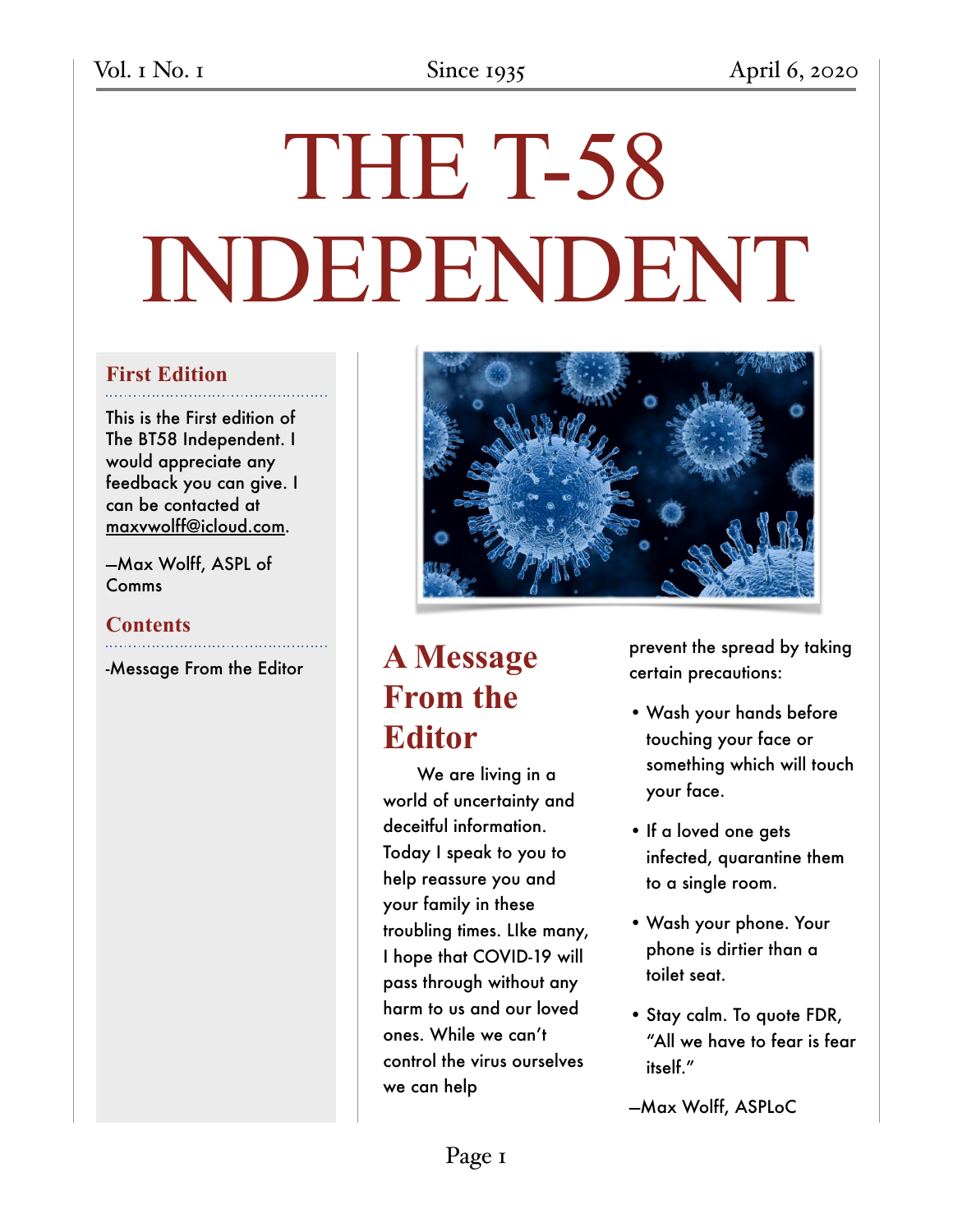# **Editorial: A Reflection on Scouting**

Scouting is one of the greatest youth organizations to be on this earth. However, the organization is struggling to stay afloat through a sea of civil cases and low recruitment. The current times are trying times for the BSA and its mission of "[Promoting] the ability of boys to do things for themselves and others, to train them in scoutcraft, and to teach them patriotism, courage, self-reliance, and kindred virtues" according to its federal charter in Title 36 U.S. Code § 30902. However, I believe that as long as there are people who believe in the vision put forth by Willam D. Boyce when he brought scouting to America in 1910, the BSA can survive. Even if the BSA fails and is dissolved, the vision will last and one

Vol. 1 No. 1 Since 1935 April 6, 2020

day it will begin anew; like a phoenix rising from the ashes, the scouting dream will continue on.

After this, you may ask yourself: "well that's great and all but what vision is this you're talking about?" Well, let me tell you about this vision. One foggy evening in London, England

William D. Boyce was lost. An English scout helped Mr. Boyce, and that moment inspired Mr. Boyce to create an organization in

America that teaches young men to be shining examples of virtues such as good citizenship, courage, grit, and other such good things. From then on the BSA has been the vessel for the growing American scouting vision. That vision has continued, and that vision still stands strong today. Though it may falter at times, the bastion of scouting will continue on.

—Max Wolff, ASPLoC

## **TROOP 58** Davidson, North Carolina

### **Our Staff**

Editor in Chief— Max Wolff

Contributors— Will Harris, Cal Bryan, Nick Daniels

### **Troop Senior Staff**

SPL— Ryan Densmore ASPLA— Sammy Kern ASPLP— Nick Daniels ASPLC— Max Wolff JASM— Noah Chartier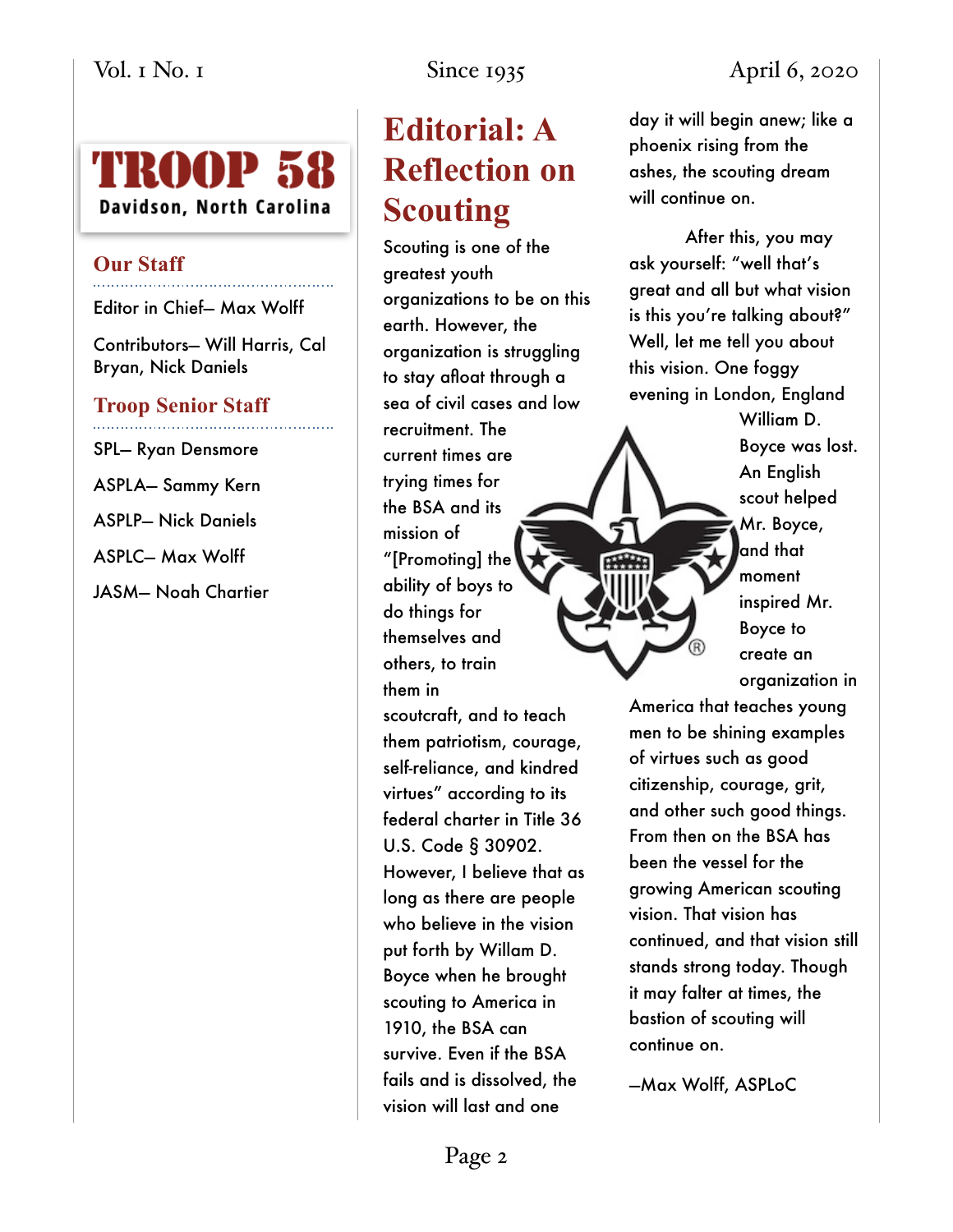14



- 17. holds tent in place
- **19.** highest rank
- **20.** choosing leaders
- **22.** symbol of our country
- **23.** sleep in this

### **Down**

**1.** uniform shirt color

**Boy Scouts**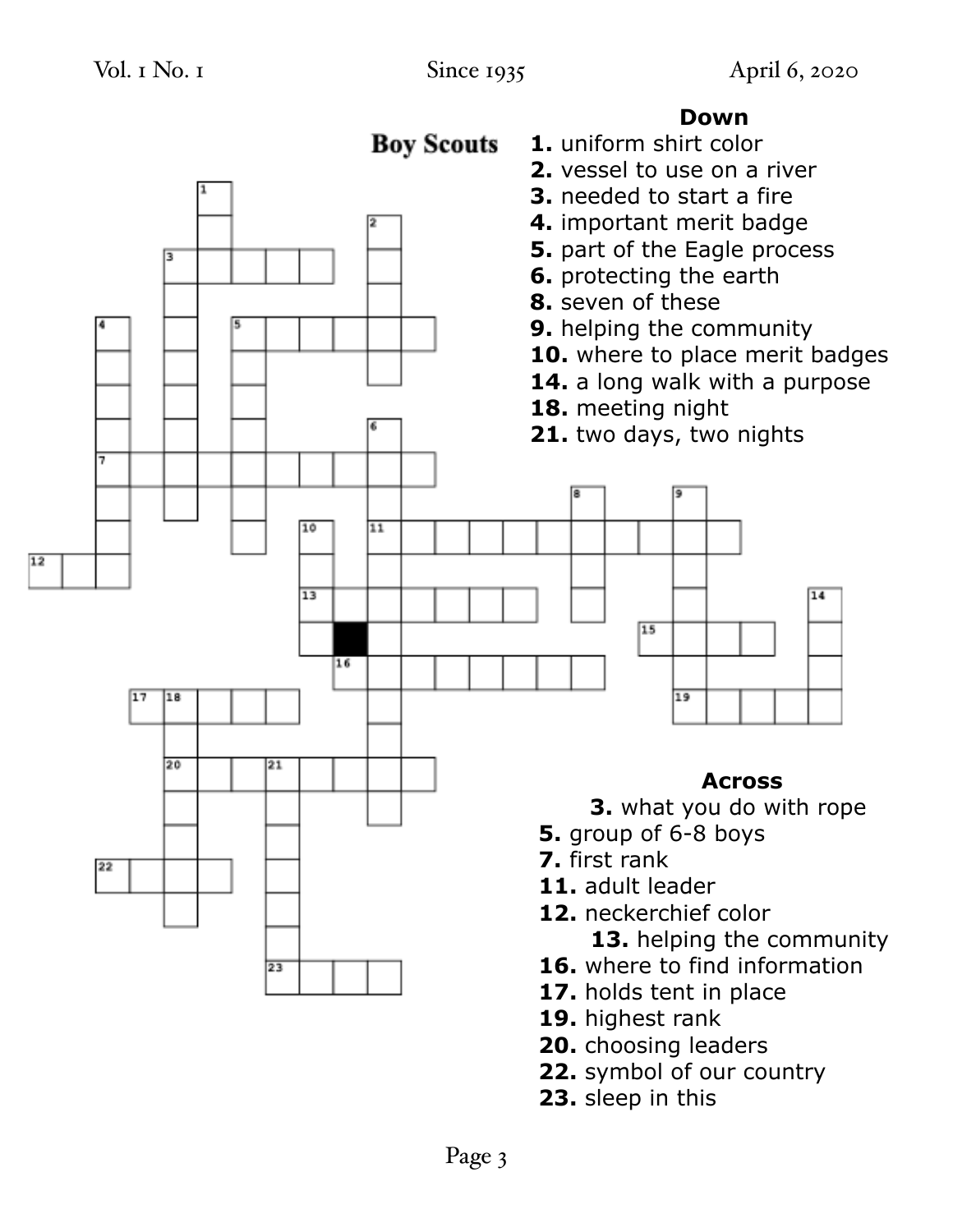# **Cal's Fishing Tips**

If you have ever been to Camp Daniel Boone and

done the fishing merit badge, you know to get the merit badge you have to catch a fish. Catching a Trout, at CDB can be difficult if you aren't using the right tackle. The first thing I would recommend using is 6lb test line, this refers to how much weight it can hold before

breaking. If you use fishing line any heavier than this the fish will see the line and won't take the hook or lure. The next thing I would recommend is using a small in-line spinner, salmon eggs or Berkley's power bait for Trout. If you are planning to an in-line spinner, ones that always worked for me are

**1/8oz Panther Martins**, **1/8oz Rooster tails** or sizes **#0, #1,#2 Mepps** 

**spinners.** To use one of the in-line spinner above just tie it onto your line and cast near where you think some fish might be. If you are going to





be using salmon eggs or power bait cover the curved part of a size 8 or 10 hook and attach a small split shot about 8-10in above the hook onto the line. Just cast the bait out near where you think trout are and wait. Hope these will help you get your fishing merit badge or catch

some fish just for fun.

-Cal Bryan

# **Leave No Trace Trainer Course**

Most scouts are familiar with several types of youth training courses offered by Mecklenburg County Council (MCC). The most well known ones are Den Chief Training, Introduction to Leadership Skills for Troops (ILST),

Scouts Excited About Leadership Skills (SEALS), and National Youth Leadership Training (NYLT "Top Gun"). However, there is a training course offered that perhaps not as many people know about. The course is the Leave No Trace Trainer Course. This is a 16 hour course for both adults and youth age 14 or older who want to expand their knowledge on conservation and how to be considerate in the outdoors. You will learn about the seven principles of Leave No Trace and how to use them in order to preserve the outdoors. The educator who I took my course with has only had two scouts (including me) attend his course over the past five years. I learned how to present information to a group effectively (I had to present a 15 minute teaching module) as well as skills and reminders that help me preserve the outdoors. This course prepares you to teach the BSA Leave No Trace 101 course and also prepares scouts to be an effective Outdoor Ethics Guide. I believe it's important for every scout to have a basic knowledge in outdoor ethics.